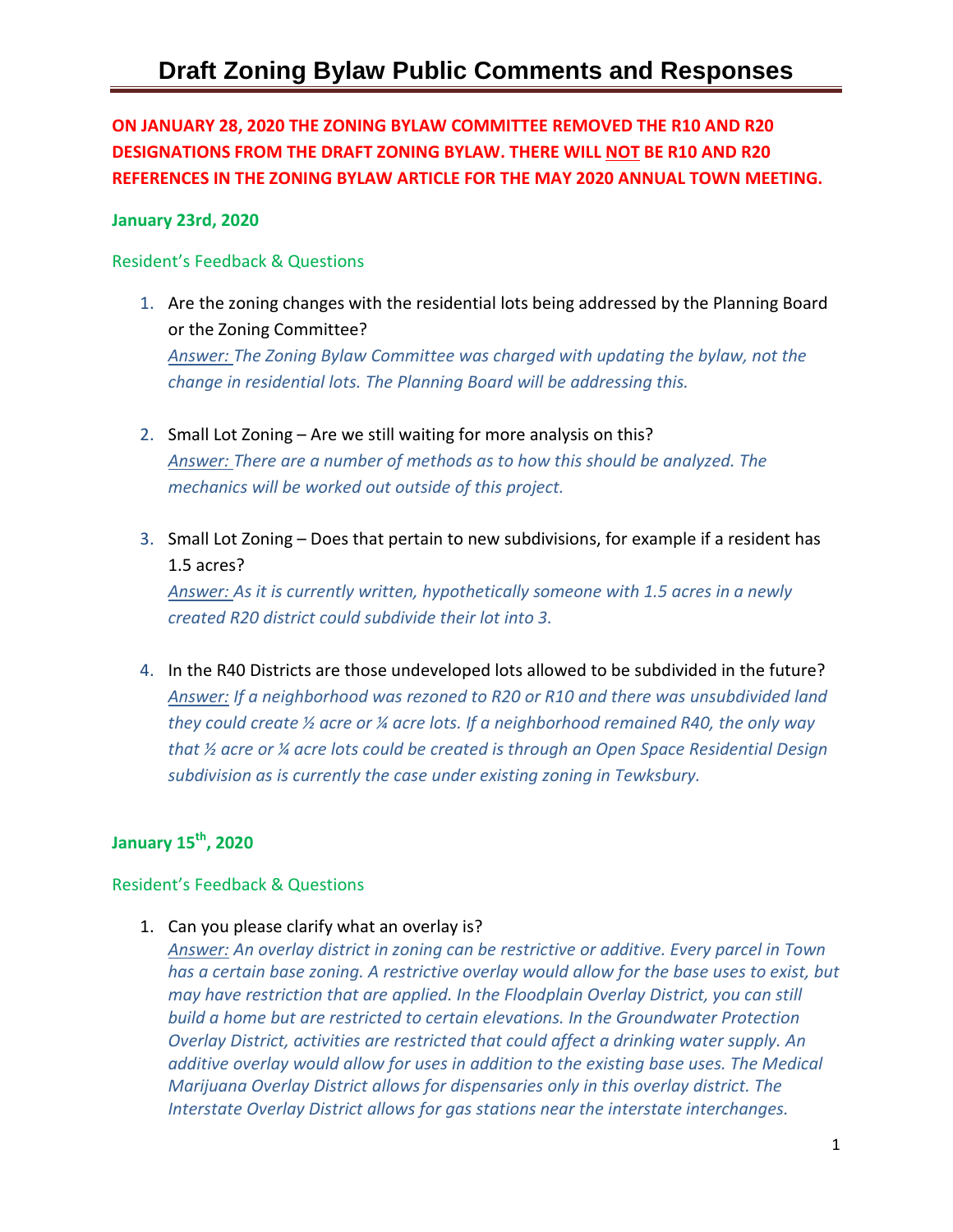- 2. Why are there so many condos & townhouses on Rt. 38? *Answer: There is a housing shortage in the Commonwealth. Supply is very low and land prices are high. Town Meeting voted for overlay districts in 2009 after the economy moved it a recession. The overlays served as a stimulus for growth on Rt. 38.*
- 3. In the new zoning can you not put a single family house on Rt. 38? *Answer: Correct.*  a. Can you not put one in even with a Special Permit? *Answer: Correct.*
- 4. Was the transitional district removed? *Answer: No. The Committee recognized that it was important to the neighborhood. The regulations were removed because there are general regulations that apply to all districts.*
- 5. Transitional District can you have a hairdresser in use in the transitional district? *Answer: Yes under both the current and proposed bylaw.*
- 6. Can you have duel uses in the buildings a single family and expand for a business on  $1<sup>st</sup>$ floor? *Answer: Depends on the district.*

### **January 14th, 2020**

### Resident's Feedback & Questions

1. Why was the Developmental Impact Statements removed? It seems it would answer a lot of questions in an organized way.

*Answer: It was a section of the bylaw that allowed for the special permit granting authority to implement if they deemed necessary. It was tailored after the State's MEPA process for large scale projects. Most of the items are now addressed through the interdepartmental review process.* 

2. **[Small Lot Zoning]** I didn't follow the discussion of the small lot on reducing the lot coverage to 20% to 15% [footnote c]. Is the footnote piece going to remain? See Section 5.3.2, footnote C.

*Answer: This is currently under review.*

3. **[Open Space]** Is the open space always accessible to the public from the street? *Answer: There is no change in the bylaw from how the open space is currently being*  addressed. It is on a case by case basis. If the space is conveyed to the Town or *Conservation Commission, there is a liability that the Town assumes in tree clearance*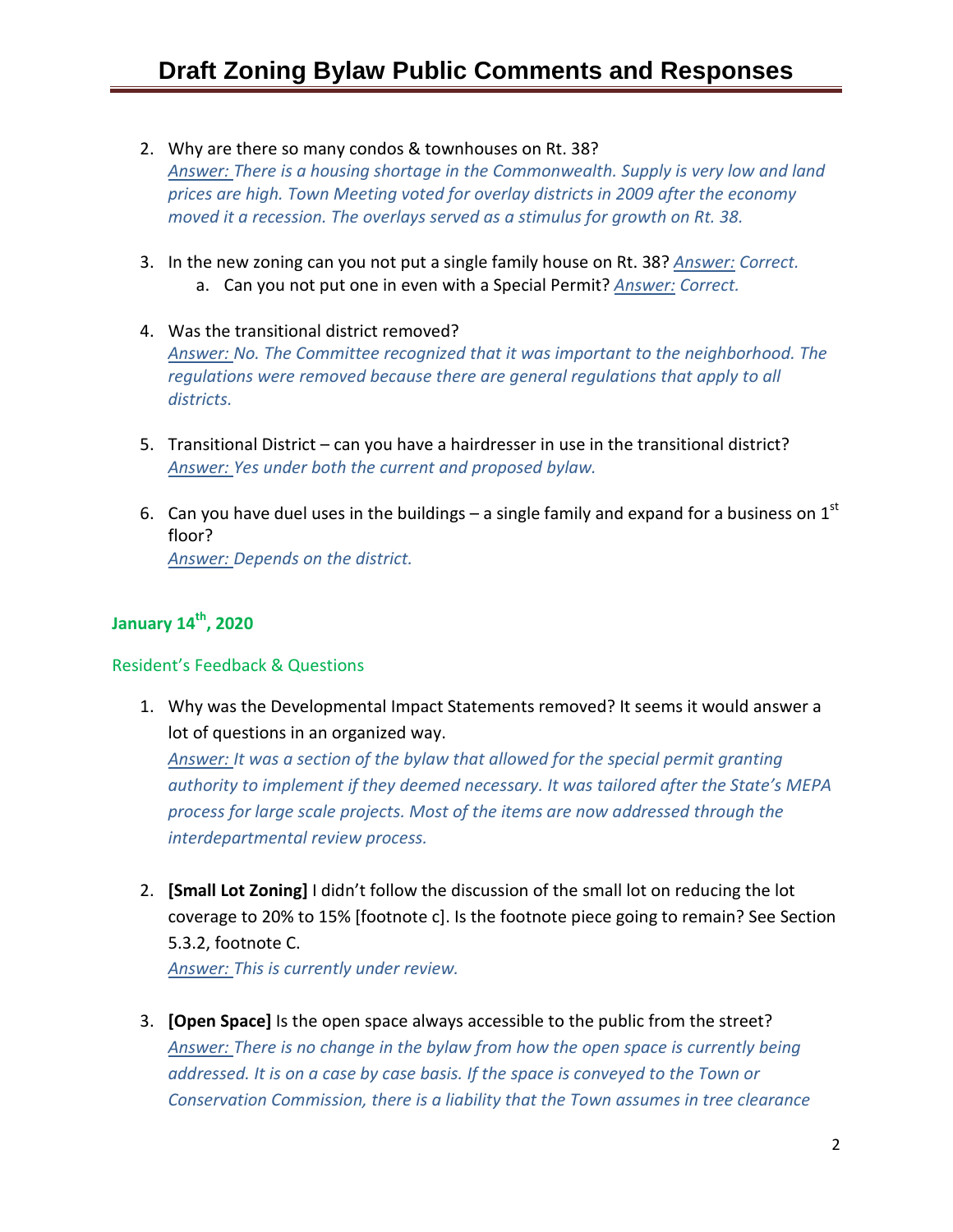# **Draft Zoning Bylaw Public Comments and Responses**

*and potential damage to abutting properties. The Board of Selectmen should be notified during the permitting process if this is something that the Planning Board is considering. If the open space remains in private hands, it may not have public access.*

- 4. **[Density]** Density for multifamily developments that exceed 7 units per acre:
	- a. How many developments in the past have exceeded this and where are they located?

*Answer: Since 2015 3 projects have been built that exceed 7 units per acre: Balsam Place (Victor Drive), Joan's Farm (Livingston Street), 743 Main Street. 2 are currently under construction: 1455 Main Street and 725 Main Street. 4 projects are approved and are in building permit process: 960 Main Street, 1325 Main Street, 2131 Main Street, and 2230 Main Street.* 

5. If the zoning is approved how will the transition go into effect? Will it be implemented the day it is approved?

*Answer: Once approved by a 2/3 vote of Town Meeting, the bylaw and map will be sent to the Attorney General's Office which has 90 days to review. During the 90 period, regulations and forms will be drafted to implement the bylaw. Once approved by the Attorney General, the bylaw becomes effective the date of Town Meeting approval.* 

- 6. **[Potential Build Out]** Was there an assessment by the consultants on the impact of the number of houses in town [that will be able to be built] from the zoning bylaw? *Answer: That was not part of the scope of the contract with the consultant. Their role was to update the bylaw and make sure that it was consistent both internally and externally. If the question is in regard to small lot zoning, that was not part of the consultant's scope.*
- 7. Can you explain more on how the committee was able to make the new zoning bylaw more "Prompt & Predictable"?

*Answer: This was accomplished by removing some overlays in the bylaw, consolidating sections and reorganizing the bylaw, and by adding criteria that the Planning Board would use to review a project.* 

8. Do you think these [proposed] bylaws will be more protective of people's wants and desires?

*Answer: It is reflective of the 2003 and 2016 Master Plan.* 

a. Are there any significant weakness that could be looked at further?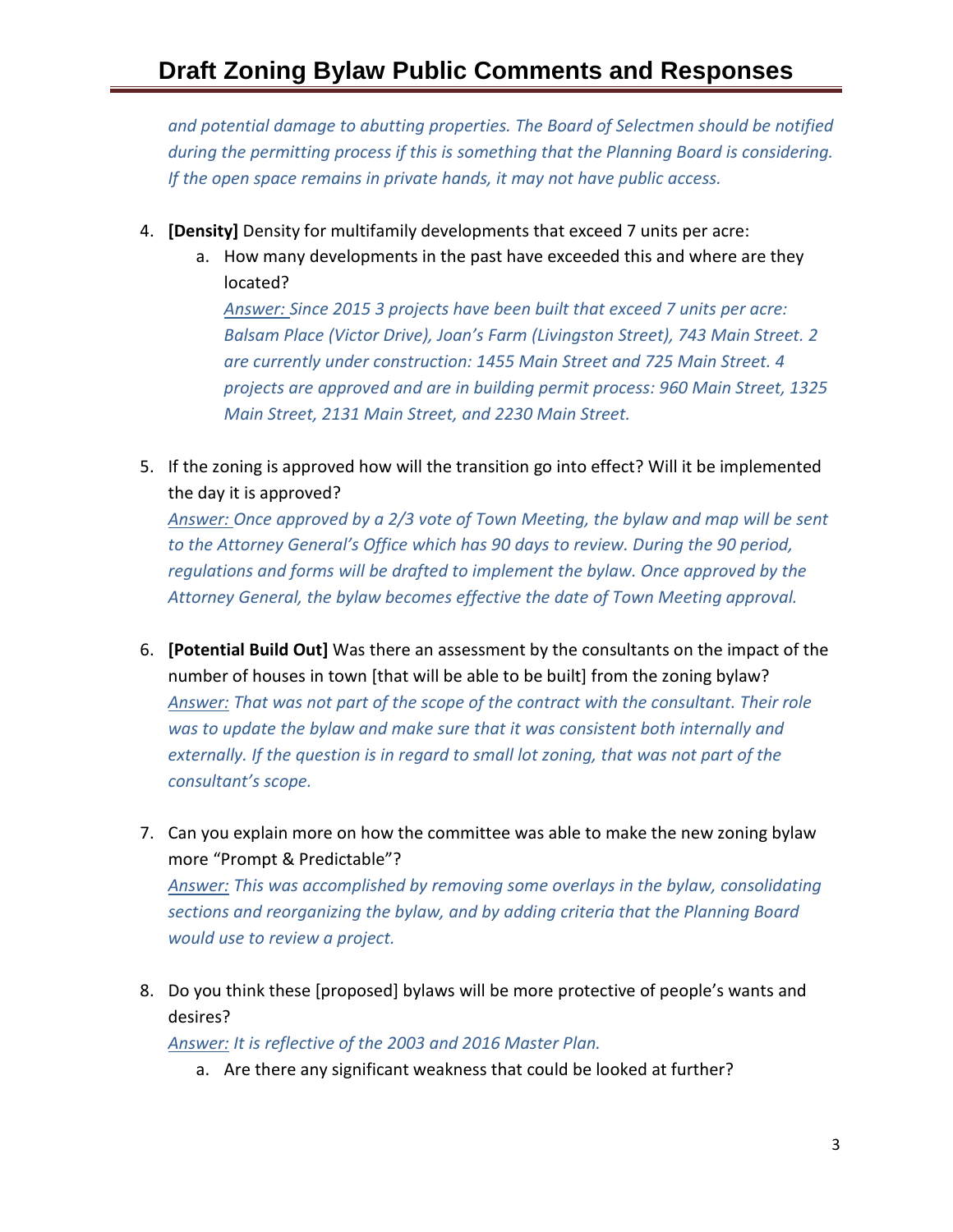# **Draft Zoning Bylaw Public Comments and Responses**

*Answer: There are a few different methods of addressing non-conforming lots that could be looked further. This could be accomplished through text changes in the bylaw, or redistricting areas.* 

9. **[Previous Bylaw Amendments]** At what point was it needed to redo this bylaw to recodify?

*Answer: In 2016 the Master Plan update was completed which is typically the starting point for major rezoning efforts. By 2016, the current zoning bylaw had been amended 126 times. In 2016, the Board of Selectmen established the Zoning Bylaw Committee.* 

## **December 9th, 2019**

#### Resident's Feedback & Questions

- 1. Feedback: Request to send out invites to all Town Boards, Commissions & Committees for January Meetings. *Answer: Invitations will be sent out to all Town Boards, Commissions and Committees for January meetings.*
- 2. Question: How will the Town distinguish who gets the fee in-lieu of? Is it based on the developer in Town?

*Answer: The current Draft 9, Section 8.3.4 addresses this issue. It is not based on in-town developers, but based on type of housing. "On-site housing is required for any multifamily development or mixed use development". "For an Open Space Residential Development, the Planning Board may grant a special permit for the applicant to pay a fee in lieu of affordable units…"*

- 3. Question: Where will MFD still be located in Town? *Answer: Multifamily developments will be allowed in the following districts--- Multifamily District, Village Residential District, Office Research District. (See Appendix A—Table of Uses)*
- 4. Question: Is the four story building [2230 Main Street, Carl Crupi] going to be affordable?

*Answer: The proposed four story building at 2230 Main Street has already been approved by the Planning Board and the State to provide 9 affordable rental units. This would qualify all 34 rental units to count towards the Town's subsidized housing inventory according to current State policy.*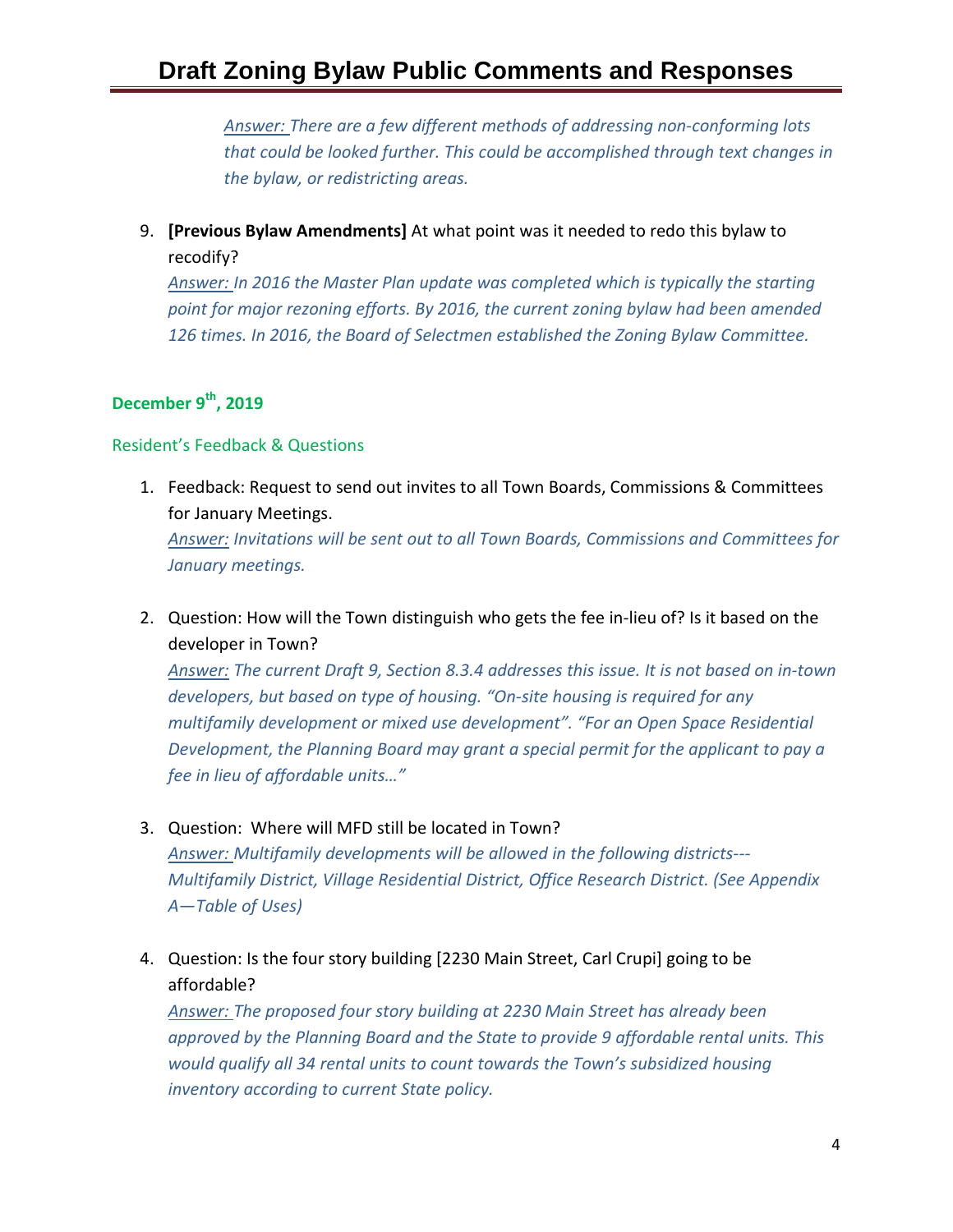- 5. Question: If you do not like 1 thing in the whole [zoning bylaw] should you vote it down? (Referenced in question R10 & R20 Small lot zoning) *Answer: This is an individual voter question. The draft bylaw has a significant amount of features and improvements that need to be weighed by the individual voter.*
- 6. Feedback: All affordable housing should be required until the 10% is met and not allow the fee in-lieu of.

*Answer: The current draft reflects the joint recommendation of the Zoning Bylaw Committee and the Planning Board. There is a legal question relative to this position that will have to be discussed with Town Counsel and the project consultants.* 

### 7. Question: Is the R10 & R20 on the zoning map?

*Answer: The R10 and R20 districts show up in the text of the bylaw, but not on the map. The Planning Board and staff will addressed this issue, neighborhood by neighborhood should this bylaw be approved.* 

- 8. Feedback: Concerned with the VFW in South Tewksbury facing a large cluster of development would be developed in the location if small lot zoning goes into place. *Answer: The current VFW site is 1.95 acres. Under R40- that is 1 single family lot and .95 acres that would not be buildable. Under proposed R20- 3 housing lots would be permitted. Under proposed R10- 7 housing lots would be permitted. Note: The zoning map does not include R20 or R10 for any neighborhood in Tewksbury at this time.*
- 9. Question: What is R40, R10, R20?

*Answer: "R" stands for a residentially zoned district and the number relates to lot size. In Tewksbury it is used to designate a single family zone. R40 is 1 acre zoning, R20 is half acre zoning and R10 is quarter acre zoning.* 

- 10. Question: Will this zoning bylaw be voted on as 1 whole item or by sections? *Answer: This is a legal question that will be discussed with Town Counsel and the newly elected Town Moderator.*
- 11. Feedback: I think I would vote No for the whole thing since it is complicated. *Answer: As the legislative body of the Town, Town Meeting has to address complicated matters from time to time. Each member will have their own individual criteria which will serve as the guide to their vote.*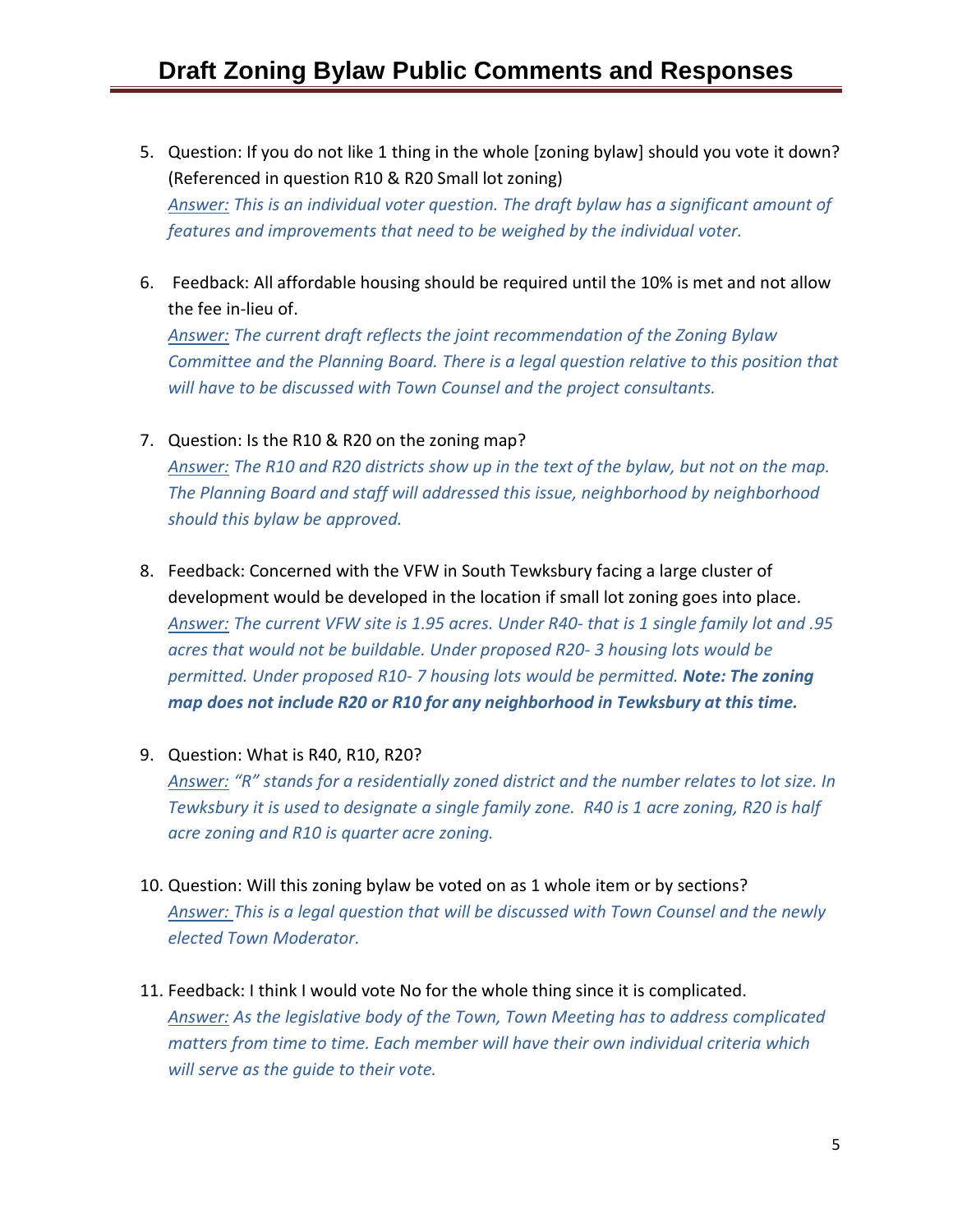12. Question: How will you decide for the neighborhood boundaries [for the R10/R20 zoning]?

a. Will that be determined after this Zoning Bylaw is passed? *Answer: The boundaries for R10/R20 areas of Town will be addressed after this zoning bylaw is passed. The Planning Board and staff will discuss with each individual neighborhood, the pros and cons of changing the zoning. Only after these neighborhood dialogues occur will articles be brought to Town Meeting for a zoning map change.* 

- 13. Question: Is there something in the [proposed zoning bylaw] about the Office/Research district allowing for Multifamily? *Answer: Yes.*
- 14. Question: If a builder comes in for a permit does he have to tell the Planning Board what he is putting on the land?

*Answer: Yes from a use perspective. The zoning bylaw has generic categories of uses which dictates what is allowed and not allowed. If a use is not identified, an application will not proceed.* 

- 15. Question: Why can't the [developer/applicant] be required to have a tenant before issuing the Special Permit? *Answer: Zoning and special permits only govern uses. Specific tenant identification may be an exclusionary practice.*
- 16. Question: How many more [developments] are going to be put in with business in the front and residents in the back? (As separate buildings) *Answer:* It is an unknown at this time.
- 17. If [the small lot zoning] for R10/R20 is accepted are you going back to the neighborhood?

*Answer:* Yes. The commitment is that the Planning Board and staff will be going to the neighborhoods for R10/R20 discussions.

- a. How will [the small lot zoning] be voted on? *Answer:* Town Meeting vote for zoning is 2/3 majority.
- 18. Question: [Small Lot Zoning] If it was allowed in neighborhoods would houses come down?

*Answer:* This is yet to be determined.